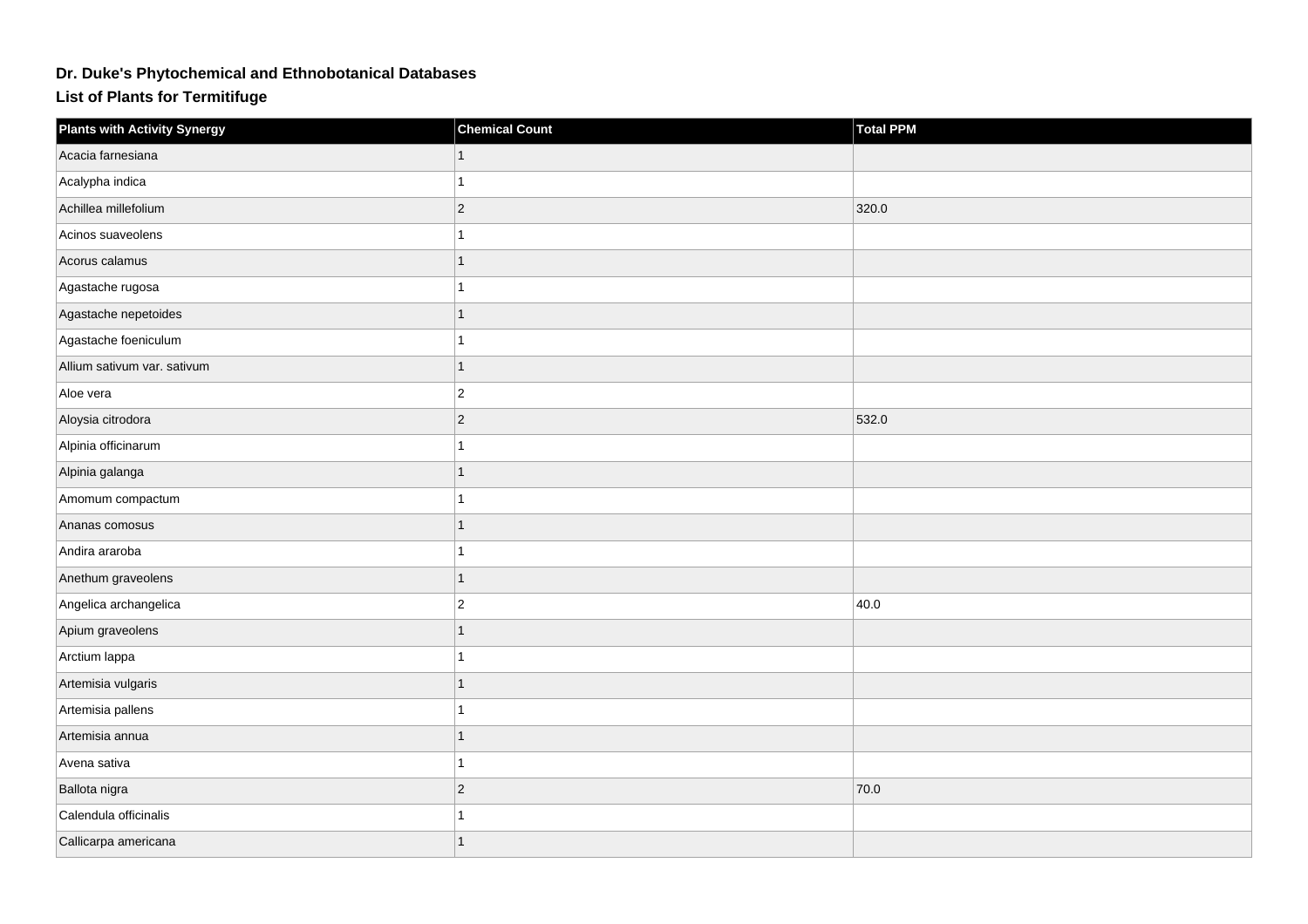| <b>Plants with Activity Synergy</b> | <b>Chemical Count</b> | Total PPM     |
|-------------------------------------|-----------------------|---------------|
| Camellia sinensis                   |                       |               |
| Cananga odorata                     | 1                     |               |
| Capsicum frutescens                 | 1                     |               |
| Capsicum annuum                     | $ 2\rangle$           |               |
| Carica papaya                       | $\overline{c}$        |               |
| Carthamus tinctorius                |                       | 156.0         |
| Carum carvi                         |                       |               |
| Cassia tora                         | $ 2\rangle$           |               |
| Cassia marilandica                  |                       | $ 2.0\rangle$ |
| Cassia grandis                      |                       |               |
| Centella asiatica                   |                       |               |
| Chrysanthemum x morifolium          |                       |               |
| Cinnamomum verum                    | $ 2\rangle$           | 2632.0        |
| Cinnamomum camphora                 |                       |               |
| Cinnamomum aromaticum               |                       |               |
| Citrus sinensis                     | $ 2\rangle$           |               |
| Citrus reticulata                   | $\overline{2}$        | 18.0          |
| Citrus paradisi                     |                       |               |
| Citrus limon                        | 1                     |               |
| Citrus aurantium                    | $ 2\rangle$           |               |
| Citrus aurantiifolia                | $\overline{2}$        | 500.0         |
| Collinsonia canadensis              | 1                     |               |
| Copaifera spp                       |                       | 961200.0      |
| Coriandrum sativum                  | $ 2\rangle$           | 16.0          |
| Crocus sativus                      | 1                     |               |
| Cuminum cyminum                     | $ 2\rangle$           | 640.0         |
| Cunila origanoides                  |                       | 280.0         |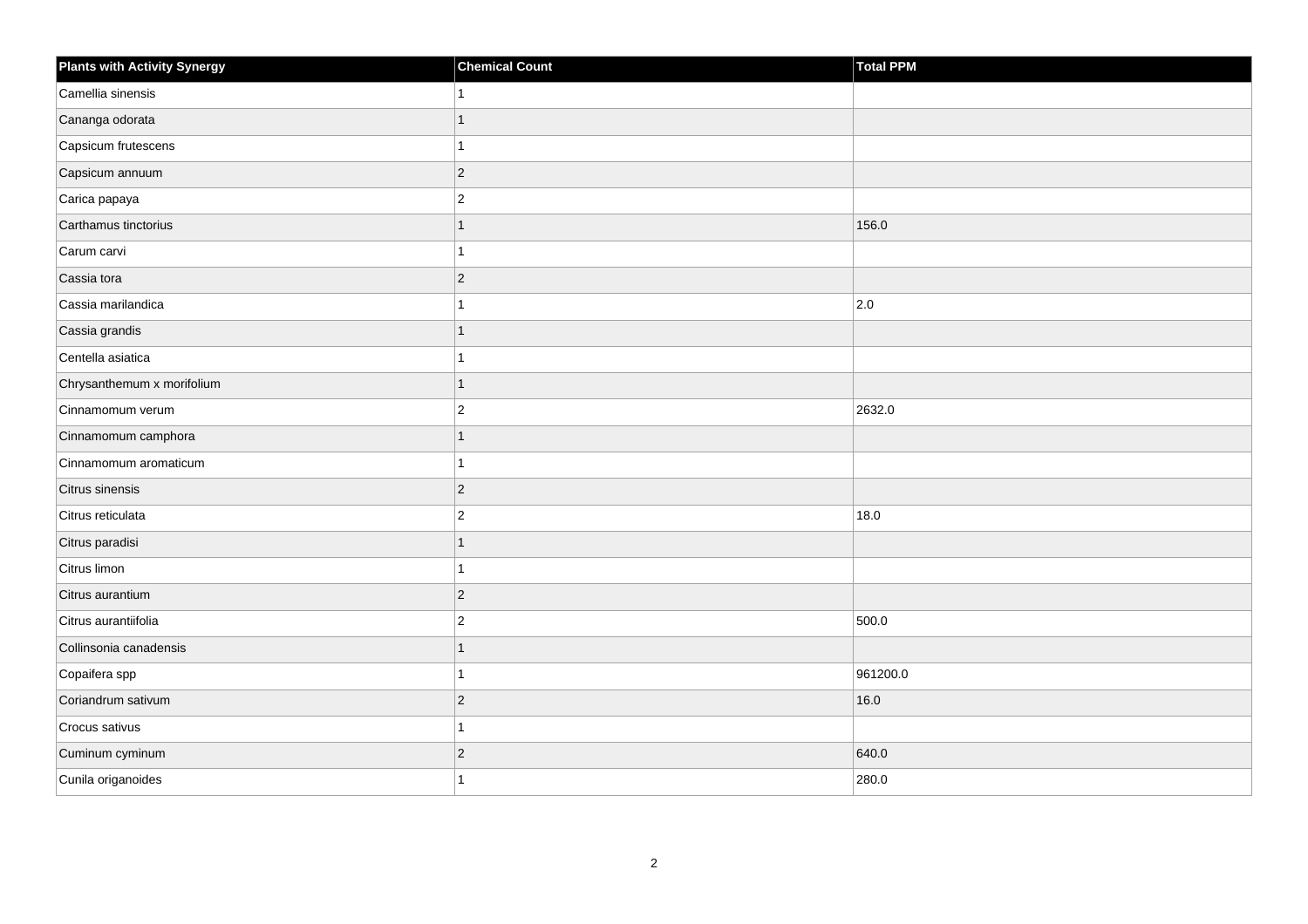| <b>Plants with Activity Synergy</b> | <b>Chemical Count</b> | <b>Total PPM</b> |
|-------------------------------------|-----------------------|------------------|
| Curcuma longa                       | $\overline{2}$        |                  |
| Cymbopogon winterianus              |                       | 294.0            |
| Cymbopogon parkeri                  | 1                     | 198.0            |
| Cymbopogon nardus                   |                       | 768.0            |
| Cymbopogon citratus                 | $\overline{2}$        |                  |
| Daucus carota                       | $\overline{2}$        | 2400.0           |
| Dracocephalum thymiflora            | 1                     | 500.0            |
| Dracocephalum parviflora            |                       | 100.0            |
| Drimys winteri                      |                       |                  |
| Echinacea spp                       |                       | 84.0             |
| Echinacea purpurea                  |                       |                  |
| Echinacea pallida                   |                       |                  |
| Echinacea angustifolia              | 1                     |                  |
| Elettaria cardamomum                |                       |                  |
| Elsholtzia polystachya              |                       |                  |
| Elsholtzia pilosa                   |                       |                  |
| Elsholtzia cristata                 |                       |                  |
| Eremurus chinensis                  |                       |                  |
| Eriodictyon californicum            | 1                     |                  |
| Eucalyptus tereticornis             |                       |                  |
| Eucalyptus sideroxylon              |                       |                  |
| Eucalyptus siderophloia             | 1                     |                  |
| Eucalyptus saligna                  |                       |                  |
| Eucalyptus punctata                 |                       |                  |
| Eucalyptus populnea                 | 1                     |                  |
| Eucalyptus polyanthemos             |                       |                  |
| Eucalyptus paniculata               |                       |                  |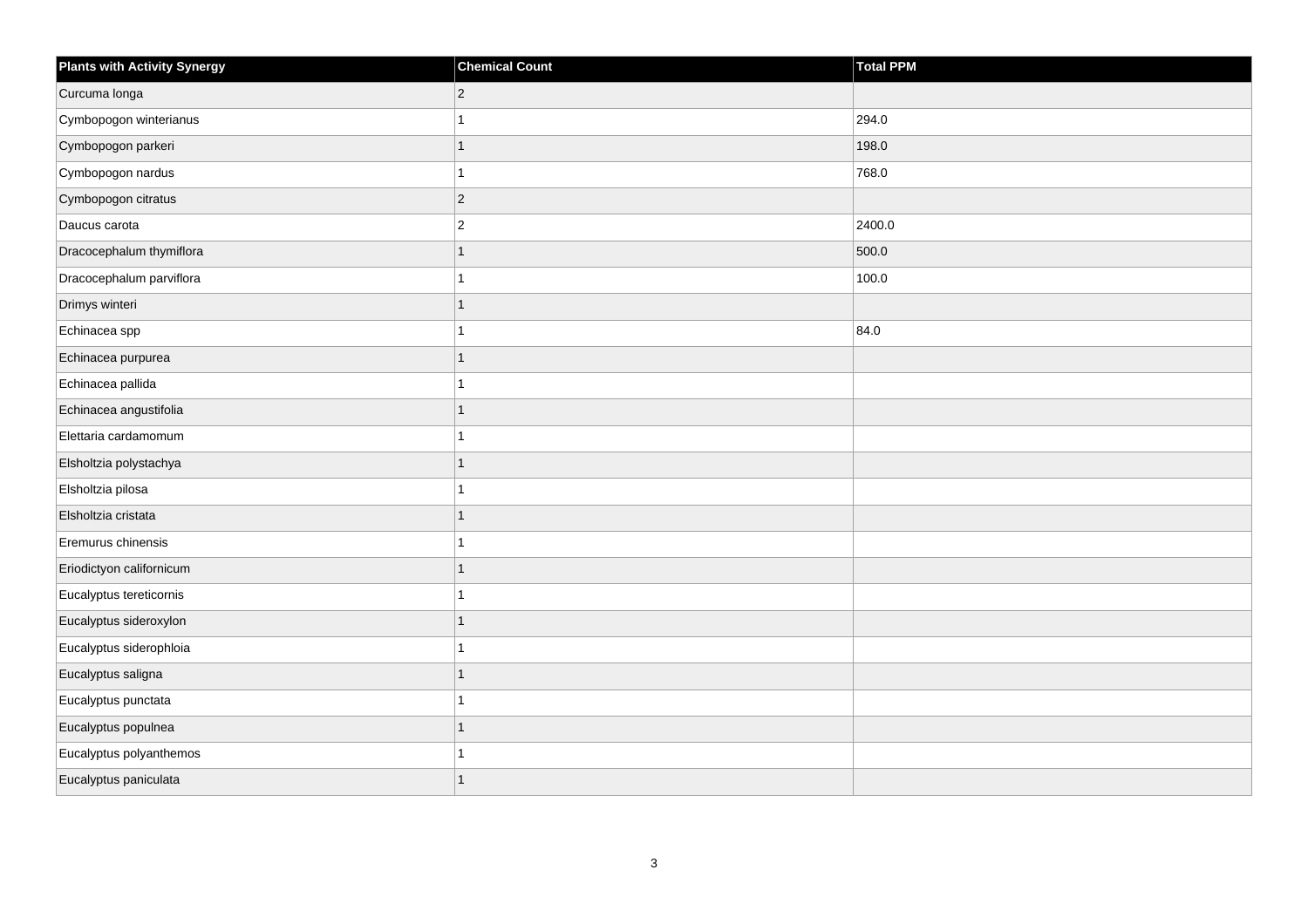| <b>Plants with Activity Synergy</b> | <b>Chemical Count</b> | Total PPM |
|-------------------------------------|-----------------------|-----------|
| Eucalyptus oviformis                | $\mathbf{1}$          |           |
| Eucalyptus occidentalis             | $\mathbf{1}$          |           |
| Eucalyptus moluccana                | $\mathbf{1}$          |           |
| Eucalyptus melliodora               | $\mathbf{1}$          |           |
| Eucalyptus maideni                  | $\mathbf{1}$          |           |
| Eucalyptus maculata                 | $\mathbf{1}$          |           |
| Eucalyptus globulus                 | $\overline{c}$        |           |
| Eucalyptus diversicolor             | $\overline{1}$        |           |
| Eucalyptus dealbata                 | $\mathbf{1}$          |           |
| Eucalyptus cladocalyx               | $\mathbf{1}$          |           |
| Eucalyptus citriodora               | $\mathbf{3}$          | 1560.0    |
| Eucalyptus camaldulensis            | $\mathbf{1}$          |           |
| Eucalyptus brassiana                | $\mathbf{1}$          |           |
| Eucalyptus botryoides               | $\mathbf{1}$          |           |
| Eucalyptus bosistoana               | $\mathbf{1}$          |           |
| Eucalyptus blakelyi                 | $\mathbf{1}$          |           |
| Eucalyptus astringens               | $\overline{1}$        |           |
| Eucalyptus albens                   | $\mathbf{1}$          |           |
| Fallopia japonica                   | $\mathbf{1}$          |           |
| Ferula gummosa                      | $\mathbf{1}$          |           |
| Ficus carica                        | $\overline{2}$        |           |
| Foeniculum vulgare                  | $\mathbf{1}$          |           |
| Fragaria spp                        | $\mathbf{1}$          |           |
| Frangula purshiana                  | $\vert$ 2             |           |
| Frangula alnus                      | $\overline{c}$        |           |
| Galeopsis tetrahit                  | $\mathbf{1}$          | 80.0      |
| Gardenia jasminoides                | $\mathbf 1$           |           |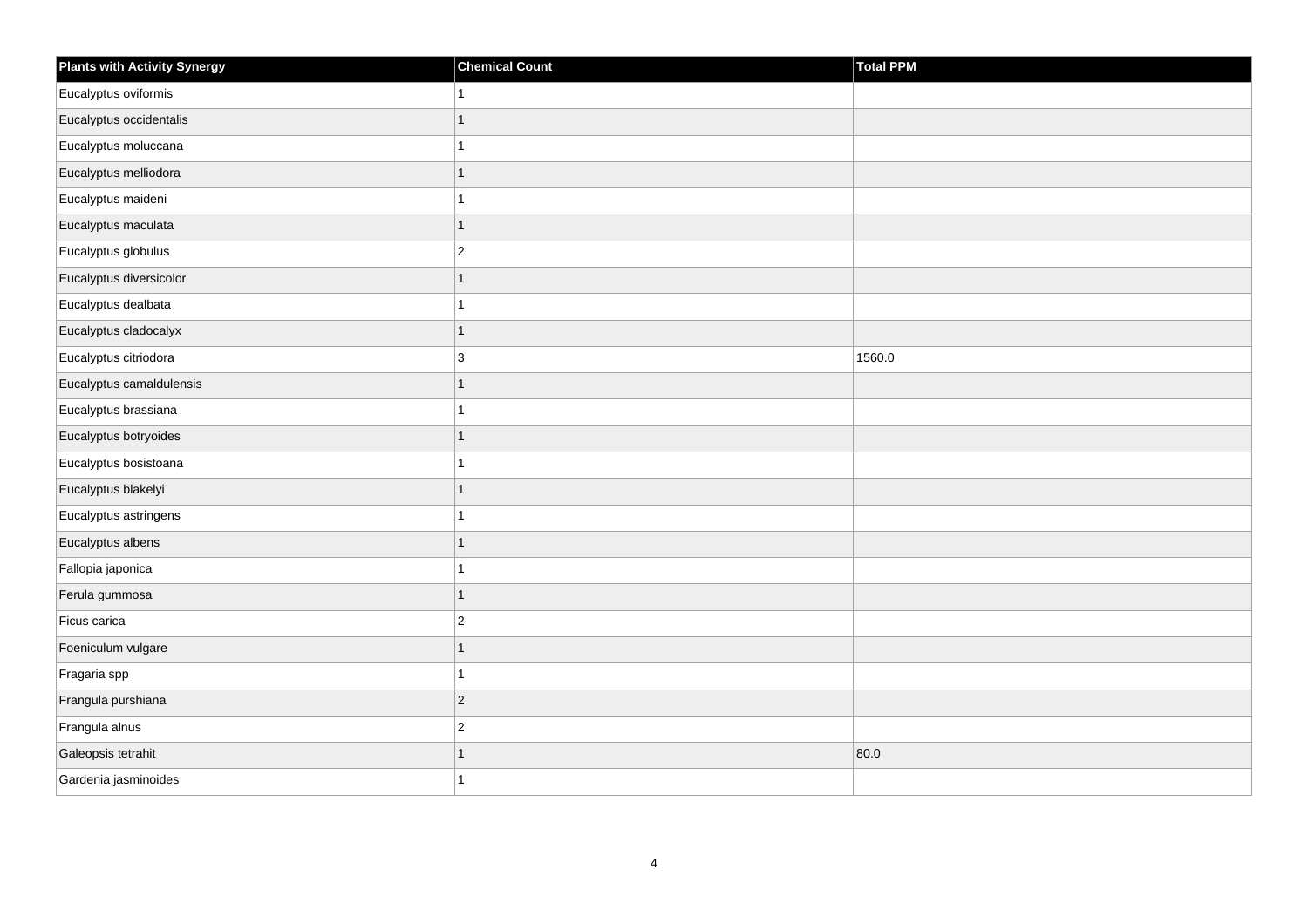| <b>Plants with Activity Synergy</b> | <b>Chemical Count</b> | Total PPM |
|-------------------------------------|-----------------------|-----------|
| Glycyrrhiza glabra                  | $\mathbf{1}$          |           |
| Guaiacum sp.                        | 1                     |           |
| Hedeoma pulegioides                 | 1                     | 300.0     |
| Hedeoma hispida                     | 1                     | 948.0     |
| Helianthus annuus                   | 1                     |           |
| Hesperis matronalis                 | 1                     |           |
| Hibiscus sabdariffa                 | $ 2\rangle$           |           |
| Humulus lupulus                     | $ 2\rangle$           |           |
| Hypericum perforatum                | 3                     |           |
| Hyssopus officinalis                | 1                     |           |
| Illicium verum                      | $ 2\rangle$           | 7200.0    |
| Isanthus brachiatus                 | $\mathbf{1}$          | 60.0      |
| Juniperus communis                  | $\overline{4}$        | 260.0     |
| Lantana camara                      | $ 2\rangle$           | 3200.0    |
| Laurus nobilis                      | $ 2\rangle$           |           |
| Lavandula x intermedia              | 1                     | 880.0     |
| Lavandula latifolia                 | 1                     | 382.0     |
| Lavandula angustifolia              | $ 2\rangle$           |           |
| Leonurus cardiaca                   | $\mathbf{1}$          | 400.0     |
| Lepechinia schiediana               | 1                     | 400.0     |
| Lepechinia calycina                 | $\mathbf{1}$          | 570.0     |
| Levisticum officinale               | 1                     |           |
| Lycopus virginicus                  | 1                     | 160.0     |
| Lycopus europeus                    | 1                     | 250.0     |
| Melaleuca cajuputi                  | $\mathbf{1}$          |           |
| Melaleuca alternifolia              | $ 2\rangle$           |           |
| Melissa officinalis                 | 1                     |           |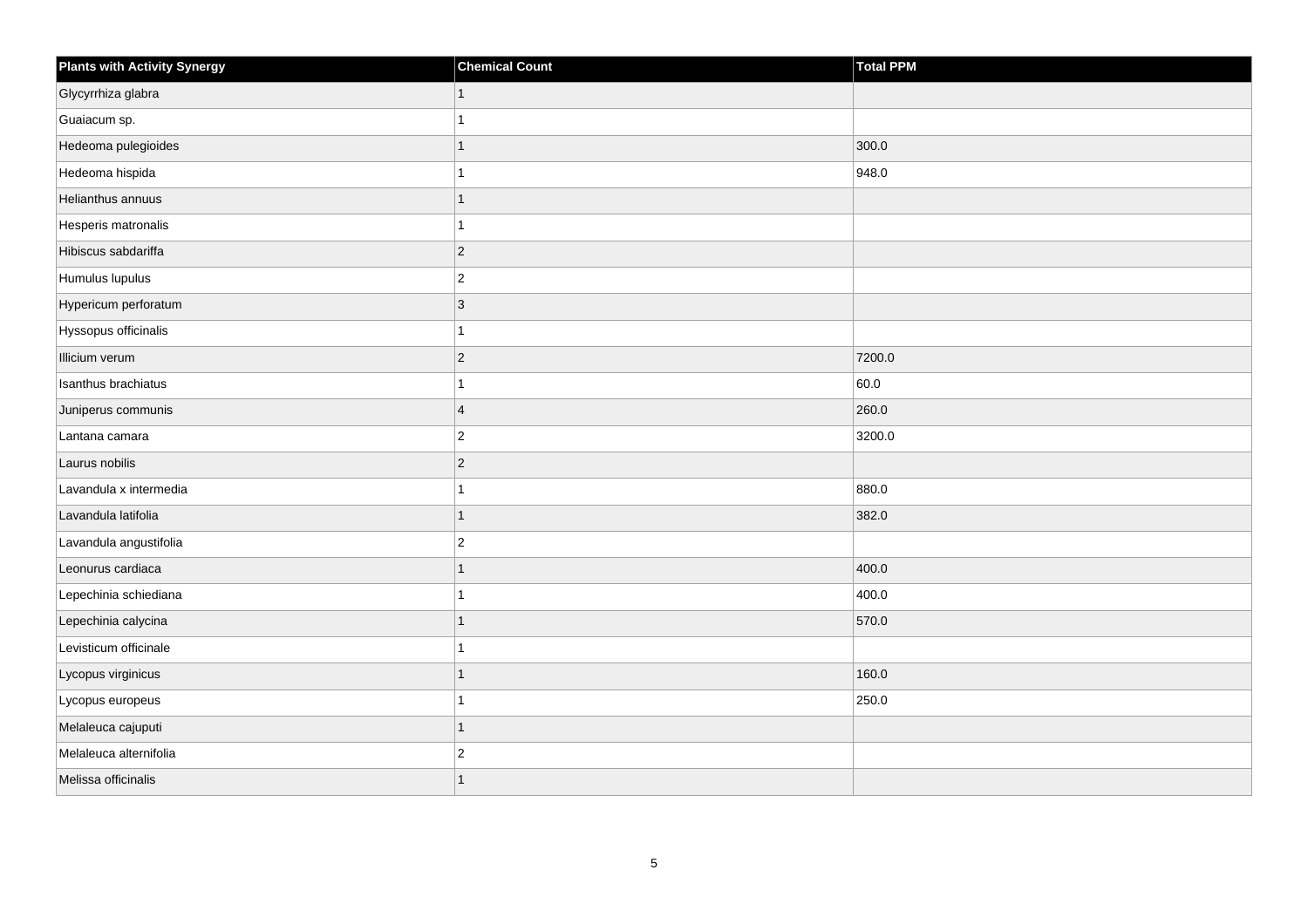| <b>Plants with Activity Synergy</b> | <b>Chemical Count</b> | <b>Total PPM</b> |
|-------------------------------------|-----------------------|------------------|
| Mentha x piperita                   | 1                     |                  |
| Mentha spicata                      | $\overline{2}$        | 3900.0           |
| Mentha pulegium                     | $\overline{c}$        | 120.0            |
| Mentha longifolia                   | $\overline{c}$        | 19990.0          |
| Mentha arvensis var. piperascens    | $\overline{2}$        |                  |
| Mentha aquatica                     | $\overline{c}$        |                  |
| Micromeria croatica                 | 1                     |                  |
| Moldavica thymiflora                | $\overline{1}$        |                  |
| Moldavica parviflora                | 1                     |                  |
| Murraya koenigii                    | $\overline{2}$        |                  |
| Myrica cerifera                     | 1                     |                  |
| Myristica fragrans                  | 1                     |                  |
| Myroxylon balsamum                  | 1                     |                  |
| Myrtus communis                     | $\overline{2}$        | 8.0              |
| Nepeta cataria                      | 1                     | 3550.0           |
| Ocimum gratissimum                  | $\overline{1}$        |                  |
| Ocimum canum                        | 1                     |                  |
| Ocimum basilicum                    | $\overline{c}$        | 6392.0           |
| Origanum vulgare                    | $\mathbf 2$           | 1840.0           |
| Origanum sipyleum                   | $\overline{1}$        |                  |
| Origanum onites                     | 1                     | 164.0            |
| Origanum majorana                   | $\overline{c}$        | 2614.0           |
| Panax quinquefolius                 | 1                     |                  |
| Panax ginseng                       | $\overline{1}$        |                  |
| Pelargonium roseum                  | 1                     |                  |
| Peperomia pelucida                  | 1                     |                  |
| Perilla frutescens                  | 1                     |                  |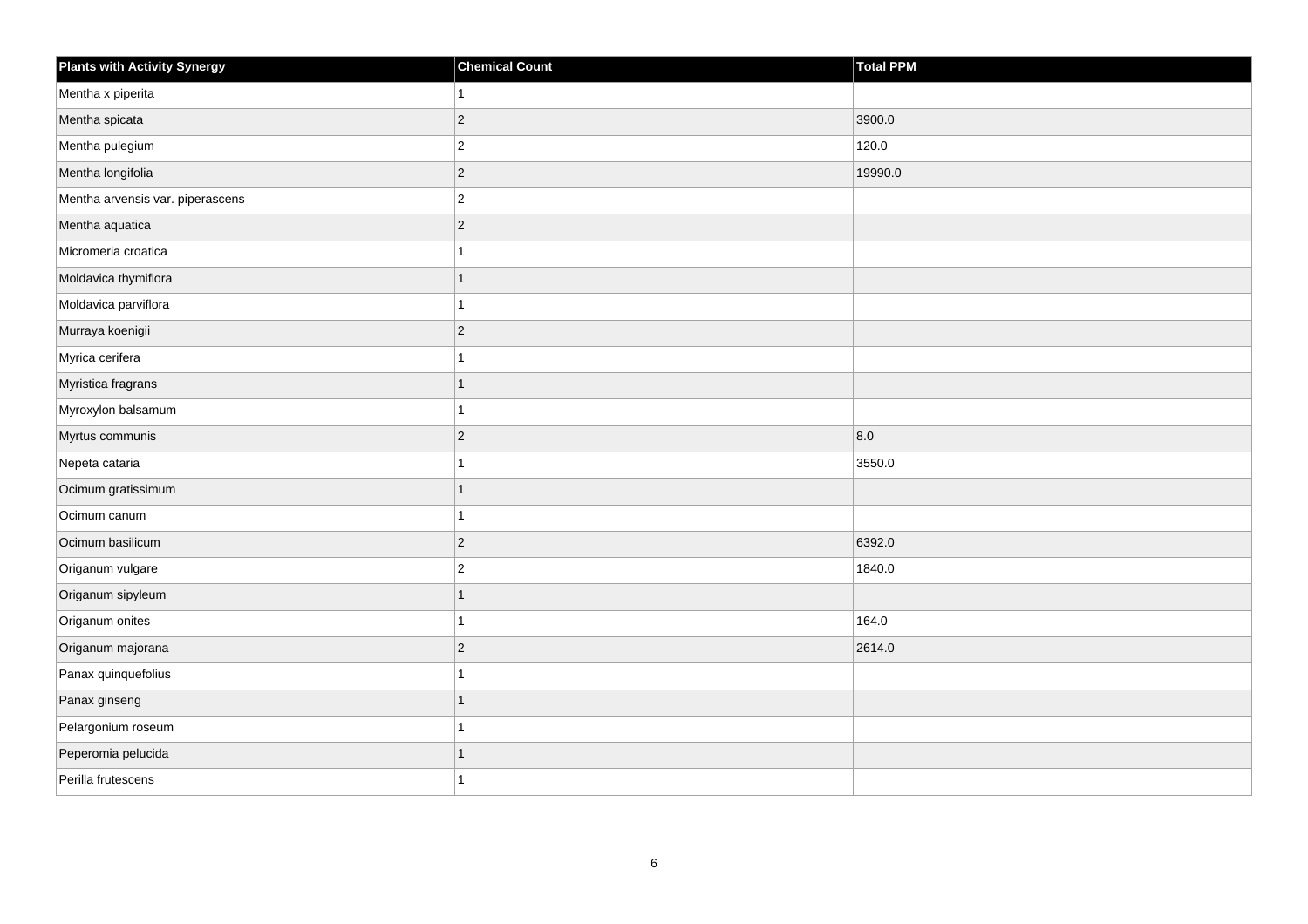| Plants with Activity Synergy | <b>Chemical Count</b> | Total PPM |
|------------------------------|-----------------------|-----------|
| Petroselinum crispum         | $\mathbf{1}$          |           |
| Peumus boldus                | 1                     |           |
| Phytolacca americana         | 1                     |           |
| Pilocarpus microphyllus      | $\mathbf{1}$          | 950.0     |
| Pimenta racemosa             | $ 2\rangle$           | 610.0     |
| Pimenta dioica               | $\vert$ 2             | 1520.0    |
| Pimpinella anisum            | $\mathbf{1}$          |           |
| Pinus sylvestris             | 1                     |           |
| Pinus strobus                | $\mathbf{1}$          |           |
| Piper nigrum                 | $ 2\rangle$           |           |
| Piper cubeba                 | $ 2\rangle$           | 14800.0   |
| Piper betel                  | $\mathbf{1}$          | 10000.0   |
| Piper auritum                | $ 2\rangle$           |           |
| Pistacia lentiscus           | 1                     |           |
| Pogostemon cablin            | $\mathbf{1}$          |           |
| Polygonum multiflorum        | 1                     |           |
| Populus tacamahacca          | 1                     |           |
| Populus nigra                | 1                     |           |
| Populus balsamifera          | $\mathbf{1}$          |           |
| Prunella vulgaris            | 1                     |           |
| Prunus cerasus               | $\mathbf{1}$          |           |
| Prunus armeniaca             | 1                     |           |
| Psoralea corylifolia         | 1                     |           |
| Pycnanthemum virginianum     | 1                     | 2030.0    |
| Pycnanthemum verticillatum   | $\mathbf{1}$          | 630.0     |
| Pycnanthemum torreyi         | 1                     | 280.0     |
| Pycnanthemum tenuifolium     | 1                     | 4920.0    |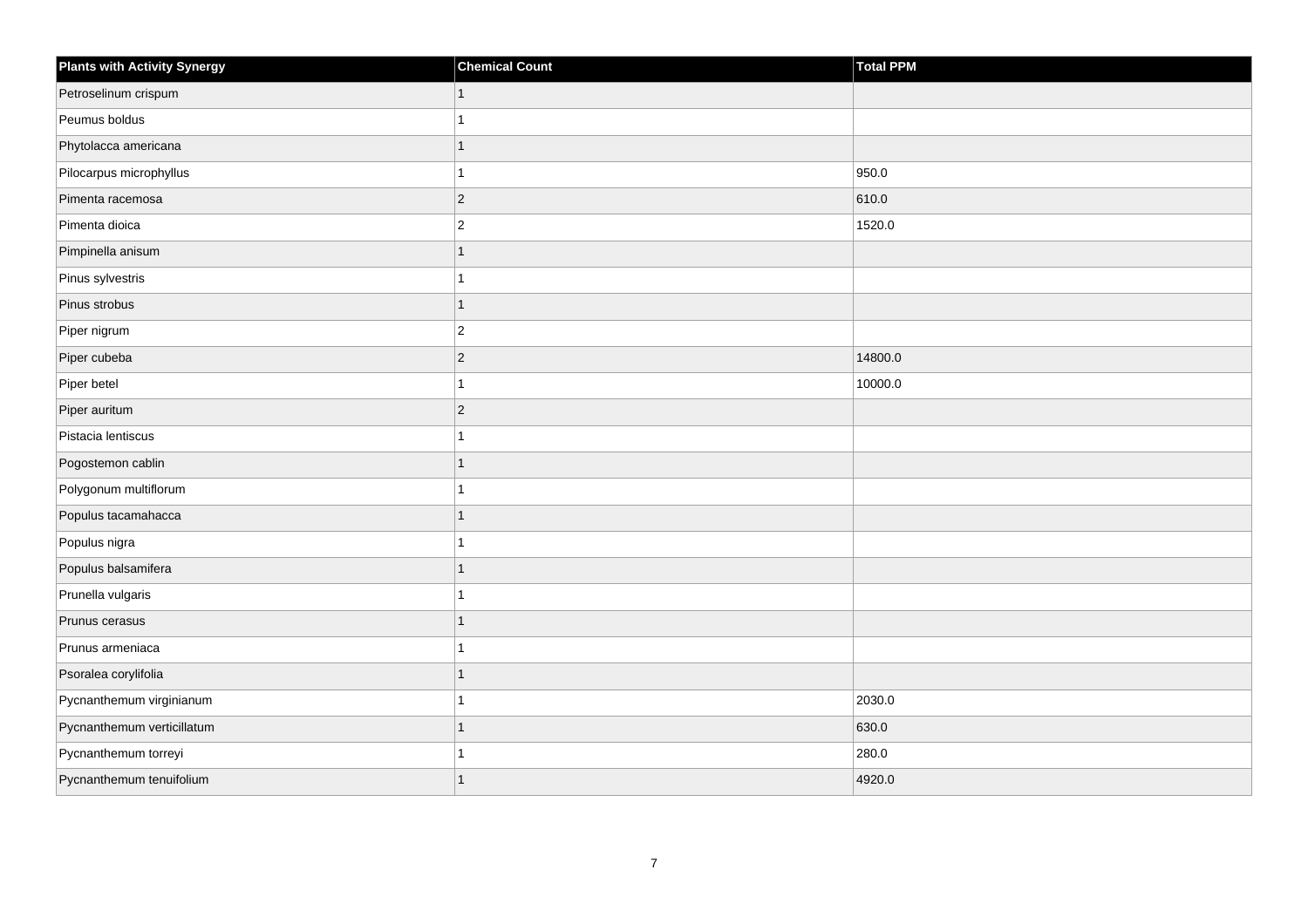| <b>Plants with Activity Synergy</b> | <b>Chemical Count</b> | <b>Total PPM</b> |
|-------------------------------------|-----------------------|------------------|
| Pycnanthemum setosum                |                       | 3286.0           |
| Pycnanthemum pycnanthemoides        | 1                     | 2204.0           |
| Pycnanthemum pilosum                | 1                     | 1400.0           |
| Pycnanthemum muticum                | $\overline{1}$        | 600.0            |
| Pycnanthemum montanum               | 1                     | 112.0            |
| Pycnanthemum loomisii               | 1                     | 1344.0           |
| Pycnanthemum incanum                | 1                     |                  |
| Pycnanthemum clinopodioides         | 1                     | 1408.0           |
| Pycnanthemum californicum           |                       | 288.0            |
| Pycnanthemum beadlei                | 1                     | 98.0             |
| Ravensara aromatica                 | 1                     |                  |
| Rheum rhabarbarum                   | $\overline{1}$        |                  |
| Rheum palmatum                      | $\overline{2}$        | 6380.0           |
| Rheum officinale                    | $\overline{c}$        |                  |
| Ribes nigrum                        | $\mathbf 2$           | 68.0             |
| Rosmarinus officinalis              | $\overline{c}$        | 680.0            |
| Rubia cordifolia                    |                       |                  |
| Rumex crispus                       | 1                     |                  |
| Rumex acetosella                    | 1                     |                  |
| Rumex acetosa                       | 1                     |                  |
| Salvia sclarea                      |                       |                  |
| Salvia officinalis                  | $\mathbf{3}$          | 2860.0           |
| Sassafras albidum                   | $\overline{2}$        |                  |
| Satureja vulgaris                   | $\overline{1}$        | 212.0            |
| Satureja obovata                    | 1                     |                  |
| Satureja montana                    | 1                     |                  |
| Satureja hortensis                  |                       |                  |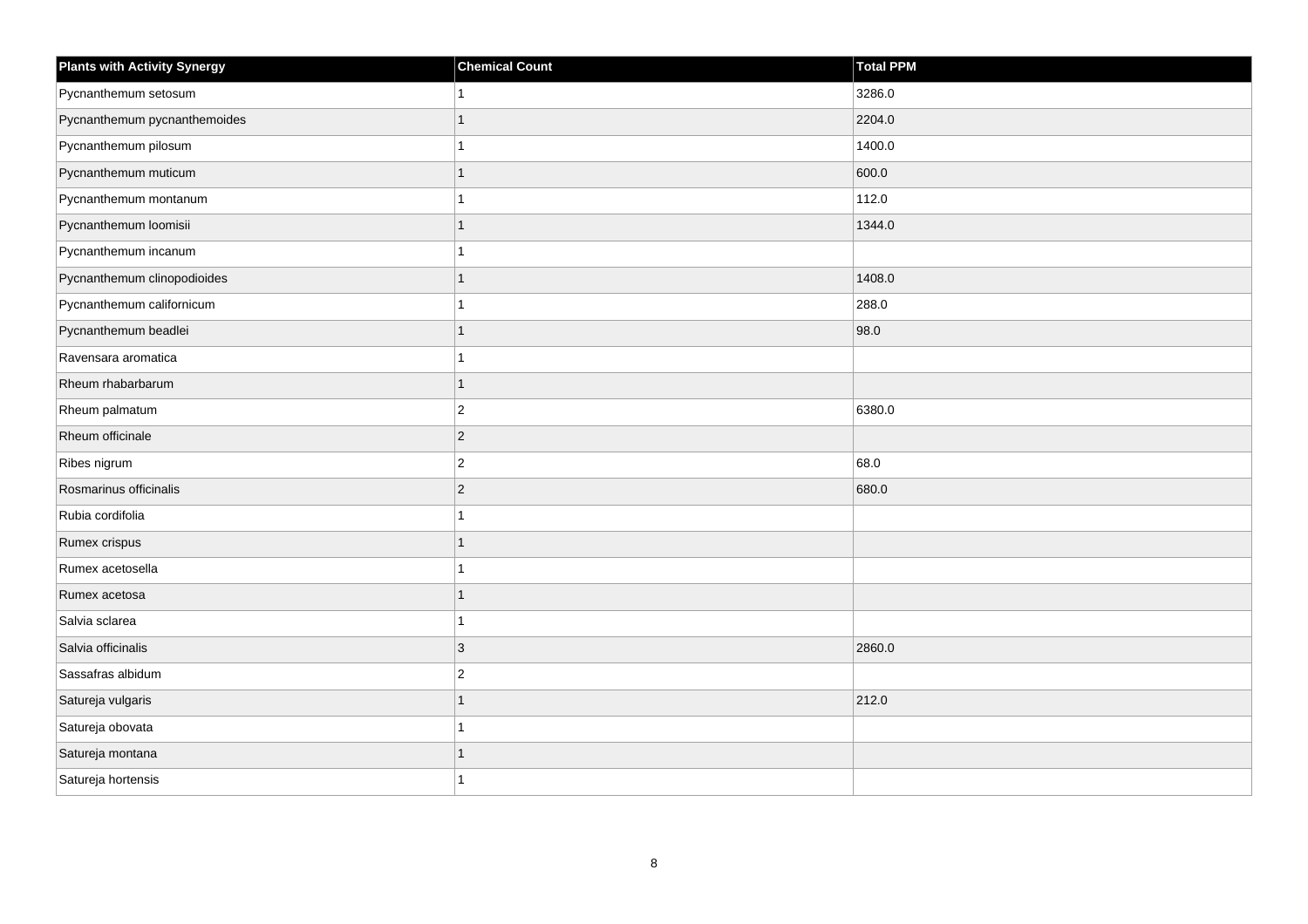| <b>Plants with Activity Synergy</b> | <b>Chemical Count</b> | Total PPM |
|-------------------------------------|-----------------------|-----------|
| Satureja douglasii                  |                       | 78.0      |
| Schinus molle                       |                       |           |
| Scutellaria parvula                 |                       | 94.0      |
| Scutellaria lateriflora             |                       |           |
| Scutellaria galericulata            | $\overline{2}$        | 352.0     |
| Scutellaria churchilliana           |                       | 136.0     |
| Scutellaria baicalensis             | 1                     |           |
| Senna occidentalis                  | $\overline{2}$        |           |
| Senna alexandrina                   | $\overline{2}$        |           |
| Senna alata                         | $\overline{a}$        |           |
| Skimmia arborescens                 |                       |           |
| Spartium junceum                    |                       |           |
| Stevia rebaudiana                   | $\overline{2}$        |           |
| Strychnos nux-vomica                |                       | 150840.0  |
| Syzygium aromaticum                 | $ 2\rangle$           | 16320.0   |
| Tabebuia impetiginosa               | 3                     |           |
| Tabebuia heptaphylla                |                       |           |
| Tagetes lucida                      |                       |           |
| Tanacetum vulgare                   | 1                     |           |
| Tetraclinis articulata              |                       |           |
| Theobroma cacao                     |                       |           |
| Thymus vulgaris                     |                       |           |
| Thymus serpyllum                    |                       | 4584.0    |
| Thymus orospedanus                  |                       | 1436.0    |
| Thymus mastichina                   | 1                     | 260.0     |
| Thymus funkii                       |                       |           |
| Thymus capitatus                    |                       | 620.0     |